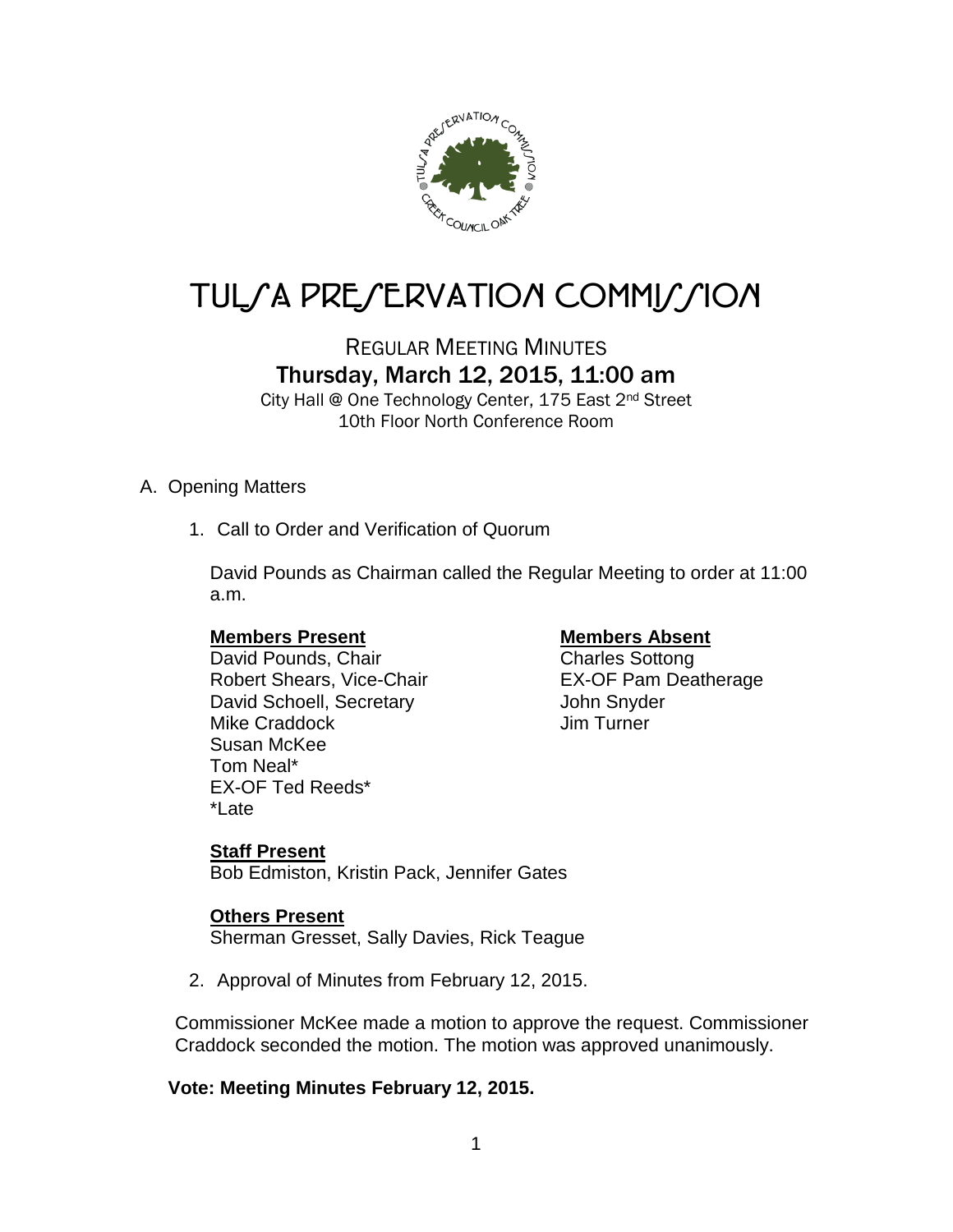#### **In Favor Opposed Abstaining Not Present**

1. Pounds and the state of the state of the Snyder

- 2. Shears Sottong and Sottong Sottong Sottong Sottong Sottong Sottong Sottong Sottong Sottong Sottong Sottong Sottong Sottong Sottong Sottong Sottong Sottong Sottong Sottong Sottong Sottong Sottong Sottong Sottong Sottong
- 3. Schoell Turner
- 4. McKee Neal
- 5. Craddock
	- 3. Approval of Minutes from February 24, 2015.

Commissioner Craddock made a motion to approve the request. Commissioner McKee seconded the motion. The motion was approved unanimously.

### **Vote: Meeting Minutes February 24, 2015.**

#### **In Favor Opposed Abstaining Not Present** 1. Pounds Snyder Snyder Snyder 2. Shears Sottong and Sottong Sottong Sottong Sottong Sottong Sottong Sottong Sottong Sottong Sottong Sottong Sottong Sottong Sottong Sottong Sottong Sottong Sottong Sottong Sottong Sottong Sottong Sottong Sottong Sottong 3. Schoell Turner 4. McKee Neal 5. Craddock

- 3. Disclosure of Conflicts of Interest No one reported a conflict of interest with the proposals on the agenda.
- B. Actionable Items

#### **National Register Nomination for the Elizabeth Manor**

Lynda Ozan – State Historic Preservation Office

Lynda Ozan from the Oklahoma Historic Preservation Office presented the National Register Nomination for Elizabeth Manor at 1820 South Boulder Avenue. Elizabeth manor was nominated under Criteria A under the local level or Community Planning Development.

Commissioner Neal made a motion to find the property eligible for the National Register of Historic Places. Commissioner McKee seconded the motion. The motion was approved unanimously.

| Vote: Meeting Minutes February 24, 2015. |                |                   |                    |  |  |  |
|------------------------------------------|----------------|-------------------|--------------------|--|--|--|
| In Favor                                 | <b>Opposed</b> | <b>Abstaining</b> | <b>Not Present</b> |  |  |  |
| 1. Pounds                                |                |                   | Snyder             |  |  |  |
| 2. Shears                                |                |                   | Sottong            |  |  |  |
| 3. Schoell                               |                |                   | Turner             |  |  |  |
| 4. McKee                                 |                |                   |                    |  |  |  |
| 5. Craddock                              |                |                   |                    |  |  |  |
| 6. Neal                                  |                |                   |                    |  |  |  |
|                                          |                |                   |                    |  |  |  |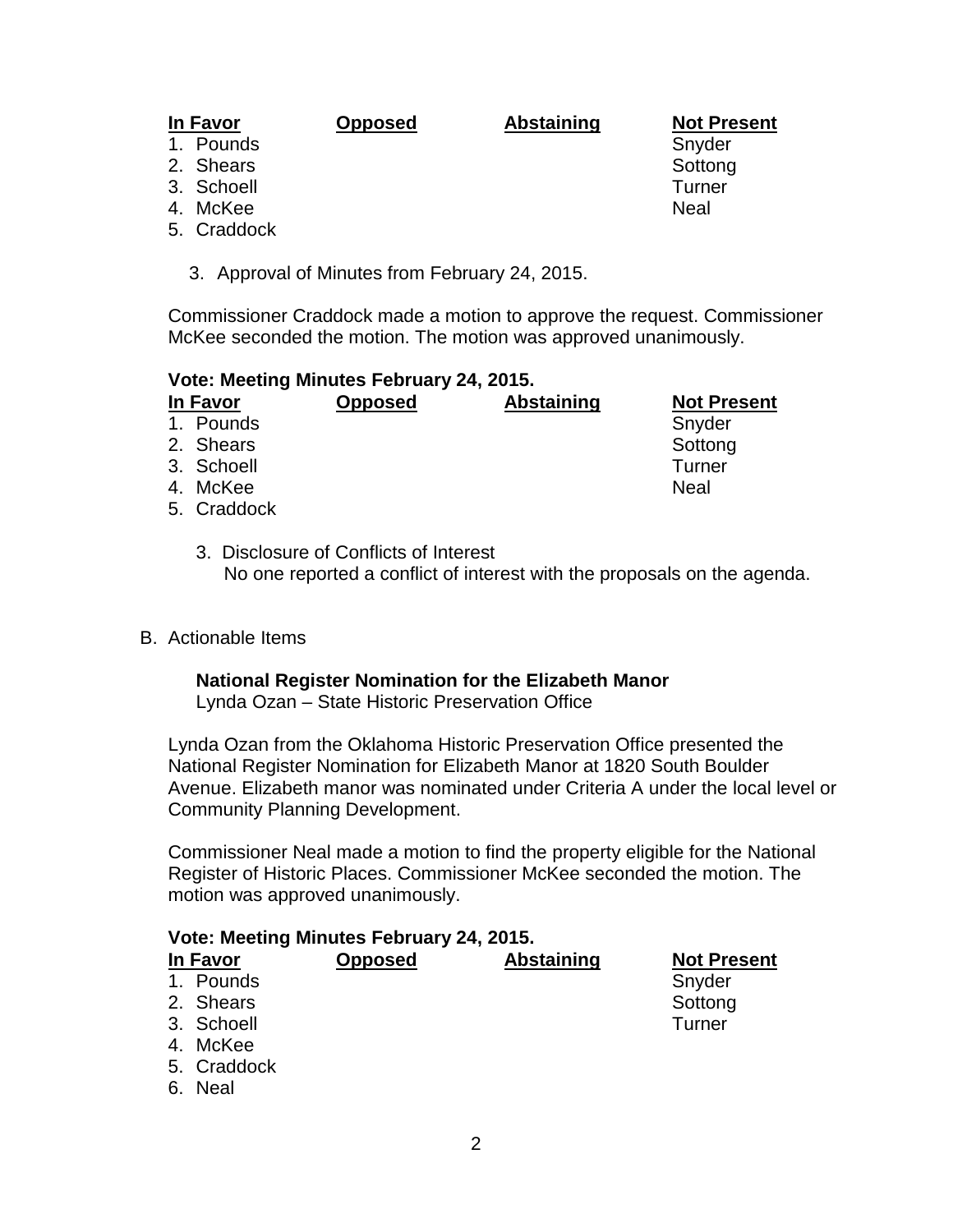#### **COA-15-04 / 1524 S. St. Louis Ave.** (Swan Lake)

Applicant: Robert Spurlock

*COA Subcommittee Review Date: None*

- Request:
	- 1. Replace clapboard siding and existing vinyl siding with Hardie Board siding
	- 2. Replace original wood shingles with Hardie Board shingles
	- 3. Replace original wood roofline eaves, brackets, soffits, and trim and add Fascia trim to the exposed eaves.
	- 4. Replace original wood windows and window trim with aluminum-clad exterior, wood interior windows
	- 5. Remove original right side (north) elevation French Doors and add a set of paired windows
	- 6. Remove left side (south) elevation windows and replace with aluminumclad exterior, wood interior windows
	- 7. Construct 12 feet extension to rear of structure according to plans submitted
	- 8. Replace existing front door with a wood paneled and six pane glass panel door
	- 9. Construct fence along front yard of property according to plans submitted

Kristin presented Items 1-2 of the property to the Commission and applicant's representatives were present at the meeting.

The applicants had nothing further to add. The Commission asked if it was possible to restore the broken pieces of the original clapboard siding. Sherman Gresset stated applicant wanted to use the Hardie Board for less maintenance purposes, and water was leaking behind the vinyl siding. Gresset stated he did not know the level of deterioration and wanted to prevent further deterioration. The Commission suggested removing all vinyl siding from the building and asked Staff to issue a Staff Approval for the removal of the vinyl siding. The Commission asked the applicants if they would replace the Hardie Board with a three inch exposure and research other materials with a teardrop shape and three inch exposure.

Commissioner Neal without objection from the applicant made a motion to continue the request with applicant approval to the next TPC meeting. Commissioner McKee seconded the motion. The motion was approved unanimously. Guidelines cited: A.2.1, A.2.2, A.2.3, A.2.4.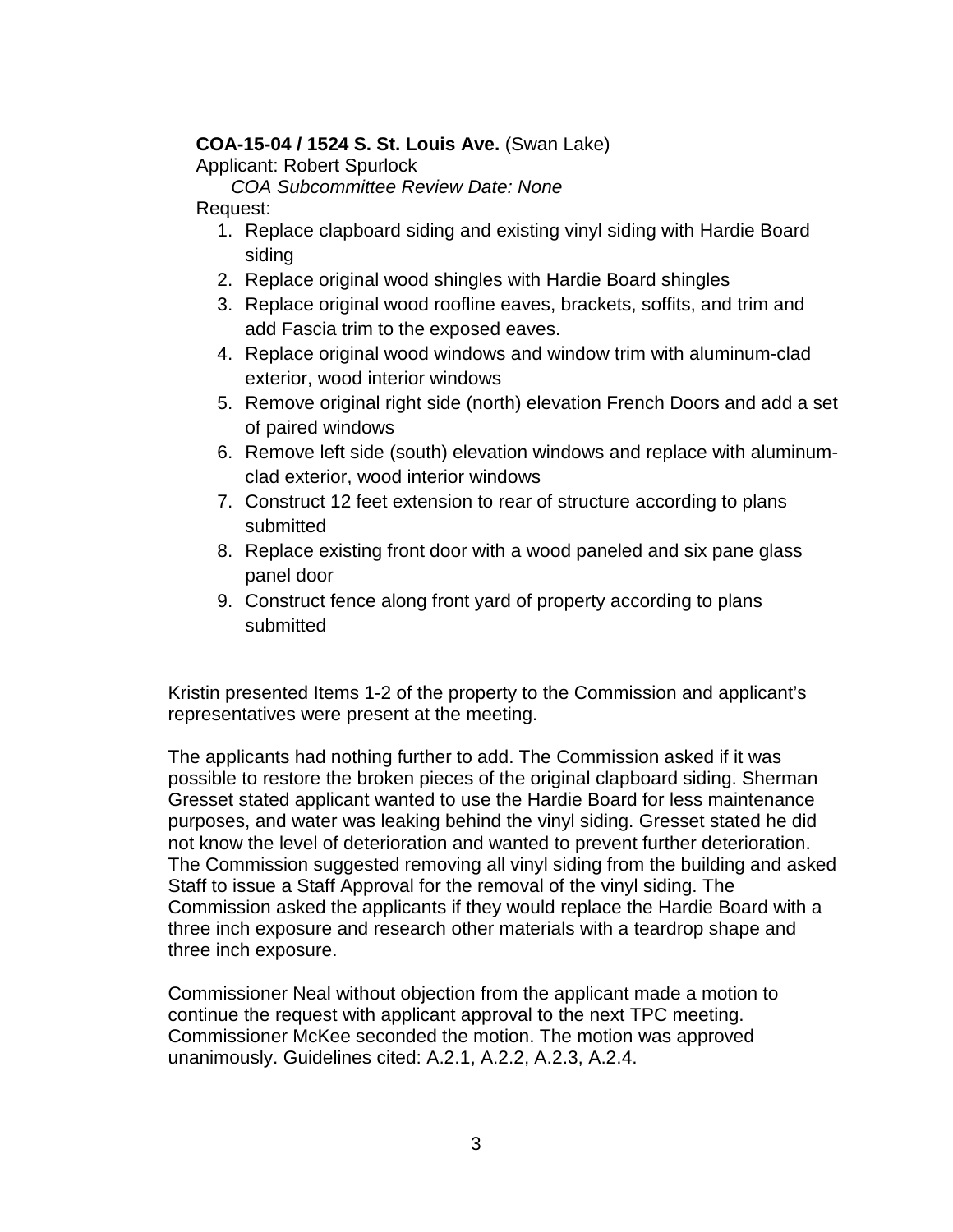#### **Vote: 1524 S. St. Louis Ave. (Swan Lake) In Favor Opposed Abstaining Not Present**

#### 1. Pounds and the state of the state of the Snyder

- 2. Shears Sottong and Sottong Sottong Sottong Sottong Sottong Sottong Sottong Sottong Sottong Sottong Sottong Sottong Sottong Sottong Sottong Sottong Sottong Sottong Sottong Sottong Sottong Sottong Sottong Sottong Sottong
- 3. Schoell Turner
- 4. Craddock
- 5. Neal
- 
- 6. McKee

Kristin presented Item 3 of the property to the Commission and applicant's representatives were present at the meeting.

The Commission requested the applicants bring a sample of an individual Hardie Board shingle. The Commission discussed the addition of the Fascia Trim. The applicants stated they were concerned that without a fascia trim, the gutter would sag over time.

Commissioner Neal motioned to deny the addition of the fascia trim. Commissioner McKee seconded the motion. The motion was approved unanimously. Guidelines sited: A.5.1, A.5.3.

| Vote: 1524 S. St. Louis Ave. (Swan Lake) |                |                   |                    |  |  |  |
|------------------------------------------|----------------|-------------------|--------------------|--|--|--|
| In Favor                                 | <b>Opposed</b> | <b>Abstaining</b> | <b>Not Present</b> |  |  |  |
| 7. Pounds                                |                |                   | Snyder             |  |  |  |
| 8. Shears                                |                |                   | Sottong            |  |  |  |
| 9. Schoell                               |                |                   | Turner             |  |  |  |
| 10. Craddock                             |                |                   |                    |  |  |  |
| 11. Neal                                 |                |                   |                    |  |  |  |
| 12. McKee                                |                |                   |                    |  |  |  |

Kristin presented Items 4-6 of the property to the Commission and applicant's representatives were present at the meeting.

The Commission asked Staff why did this application was not reviewed first by the COA Subcommittee. Staff noted only additions and new construction are reviewed by the COA Subcommittee. Applicants stated they waited for the TPC Meeting to move on the exterior siding. Applicants stated there is no room to place steps in front of the French doors since the driveway abuts the house.

The Commission asked Staff to schedule a COA Subcommittee Special Meeting.

Commissioner Craddock motioned to continue the application for COA Subcommittee Special Meeting on Wednesday, March 25 at 2:00 pm to cover Items 1-9. Commissioner McKee seconded the motion. The motion was approved unanimously. Guidelines sited: A.4.6, A.4.7, A.4.1, A.4.2, A.4.5.